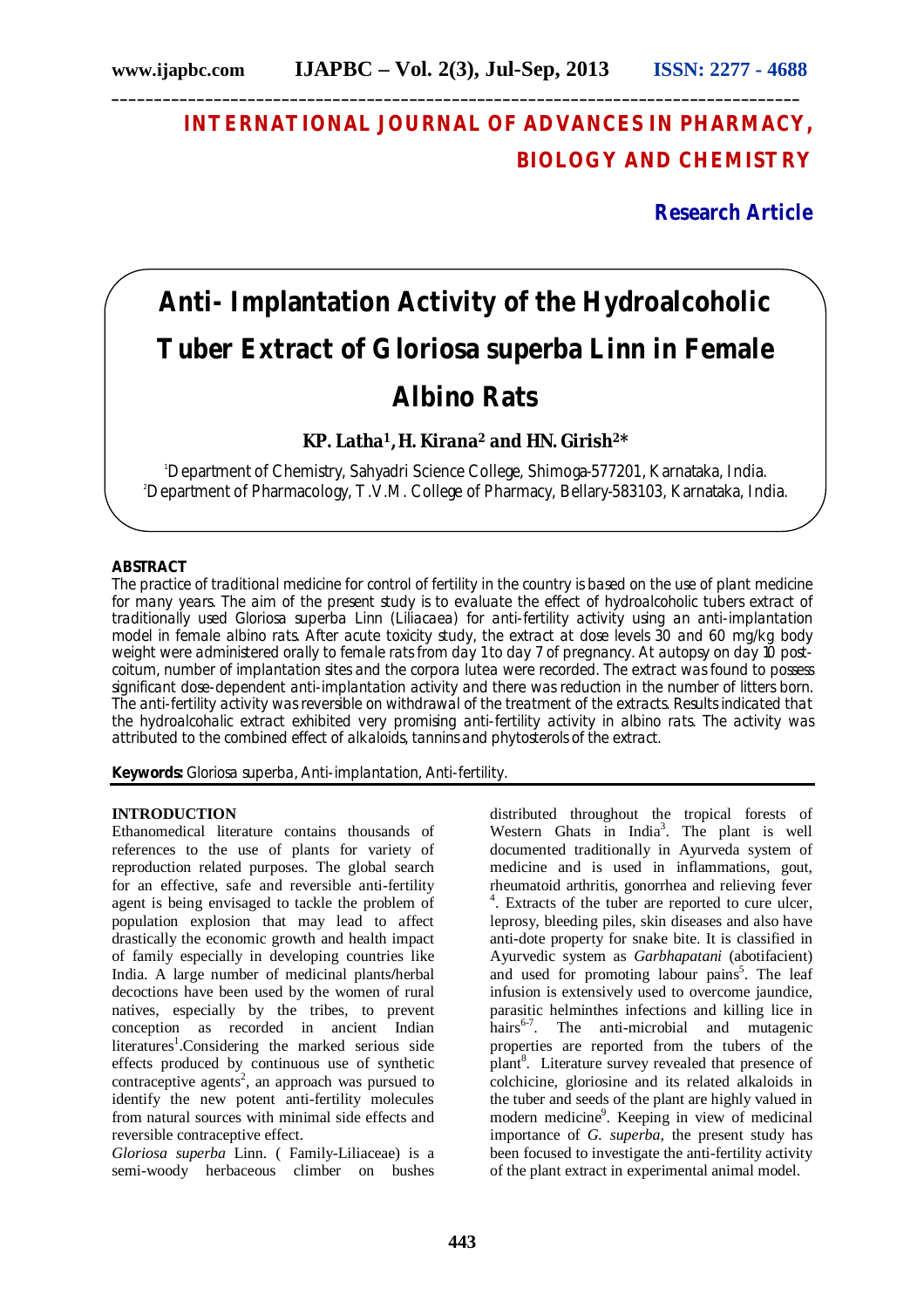**\_\_\_\_\_\_\_\_\_\_\_\_\_\_\_\_\_\_\_\_\_\_\_\_\_\_\_\_\_\_\_\_\_\_\_\_\_\_\_\_\_\_\_\_\_\_\_\_\_\_\_\_\_\_\_\_\_\_\_\_\_\_\_\_\_\_\_\_\_\_\_\_\_\_\_\_\_\_\_\_\_**

#### **MATERIAL AND METHODS**

#### **Collection and authentication of the plant material**

The tubers of *G superba* were collected from Balehonnur**,** Chikkamagalur district, Karnataka during flowering in rainy season. The plant material was taxonomically identified with the help of available literature and authenticated by taxonomist. The voucher specimen (KCD/4657) of the plant has been deposited in K.C.D. Herbarium, Department of Botany, Karnataka University, Dharwad, Karnataka.

#### **Preparation of extract**

Freshly collected tubers were shade dried at room temperature and coarsely powdered (# 22). The powdered plant material (500 g) was extracted with hydroalcohol (70%) by continuous hot extraction method using Soxhlet apparatus for 18 h. The extract was concentrated in a rotary vacuum evaporator under reduced pressure and dried to obtain a dark brown semi-solid mass. The percentage yield of the extract was found to be 5.51% w/w with respect to air dried plant material.

#### **Phytochemical screening**

Identification of the chemical constituents was carried out on the plant extract in order to determine the presence of various phytoconstituents using specific reagents <sup>10</sup>.

#### **Experimental animals**

Anti-fertility experiment was performed on-bread adult, cyclic virgin female albino rats (2-monthsold and weighing 150-180 g body weight). Albino mice weighing 25-30 g were used for the acute toxicity study. The animals were fed with standard diet pellets and water *ad libitum.* They were housed in polypropylene cages and maintained under standard laboratory conditions (12:12 h light and dark cycles; temperature  $25 \pm 2^{0}$ C and relative humidity 55±10%). Experiments were performed in accordance with the current guidelines of  $CPCSEA$  norms<sup>11</sup> after obtaining approval from the Institutional Animal Ethics Committee.

### **Acute toxicity (LD50) studies**

Acute toxicity study of the extract was performed in overnight fasted albino mice by following fixed dose method as per OECD guidelines No.420 (anx-2d)  $^{12}$ . Mortality & toxic symptoms in the treated animals were observed continuously for the first 3 h after dosing, periodically during the first 24 h and then daily observation for a total period of 14 days.

#### **Evaluation of anti-fertility activity by antiimplantation model**

Rats found in proestrous phase of the cycle, were caged with males of proven fertility in the ratio of 2:1 and examined the fallowing morning for evidence of copulation. Animals exhibited the copulation plug or thick clumps of spermatozoa in their vaginal smears were separated and that day of mating was designated as day 1 of pregnancy  $<sup>1</sup>$ </sup> .

The pregnant rats were randomly divided into four groups containing six in each group. Group I served as control, Group II served as standard group (Estradiol, 0.45 mg/kg). Groups III and IV were treated with hydroalcoholic extract at 30 mg/kg and 60 mg/kg body weight respectively. The extract was administered orally after making a suspension in the vehicle of 1% Tween-80 in distilled water from 1 to 7 day of pregnancy. All the test animals were laparotomized under light anesthesia and semi sterile conditions on day 10 of pregnancy. The uteri were examined to count the number of implantation sites and the corpora lutea in both ovaries. The rats were allowed to recover and deliver after full term. The number of litters born was counted after the completion of one gestion period in both the control and test groups. The litters were allowed to grow in order to check for postnatal growth and any congenital abnormalities.

The reversibility of the activity effect of the extract was also studied. After 21 days of drug-free period, the animals were allowed to mate with males of proven fertility in the ratio of 1 male to 2 females. After the completion of one gestation period (21 days), the number of titters was determined.

The anti-implantation percentage was calculated by using formula:

#### **(Ic-It) x 100/ Ic**

Where **Ic** – number of implantation sites in control: **It -** number of implantation sites in test.

#### **Statistical analysis**

The result are expressed as mean  $\pm$  SEM (n=6). Statistical difference between control and experimental values were analyzed by one-way analysis of variance (ANOVA), followed by Dunnett's test. Probability level less than 0.01 were considered as significant.

#### **RESULTS**

#### **Phytoconstituents**

Preliminary phytochemical analysis of the hydroalcoholic extract of *G superba* revealed the presence of alkaloids, tannins and traces of phytosterols.

# **Acute toxicity studies of the hydroalcoholic tuber extract of** *G superba*

Acute toxicity studies were carried out to evaluate toxicity and to determine the minimum lethal dose of the drug extract using *Swiss* albino mice. Fixed dose method of OECD Guideline No.420 given by CPCSEA was adopted for toxicity studies. It was found that no mortality and changes in the behavior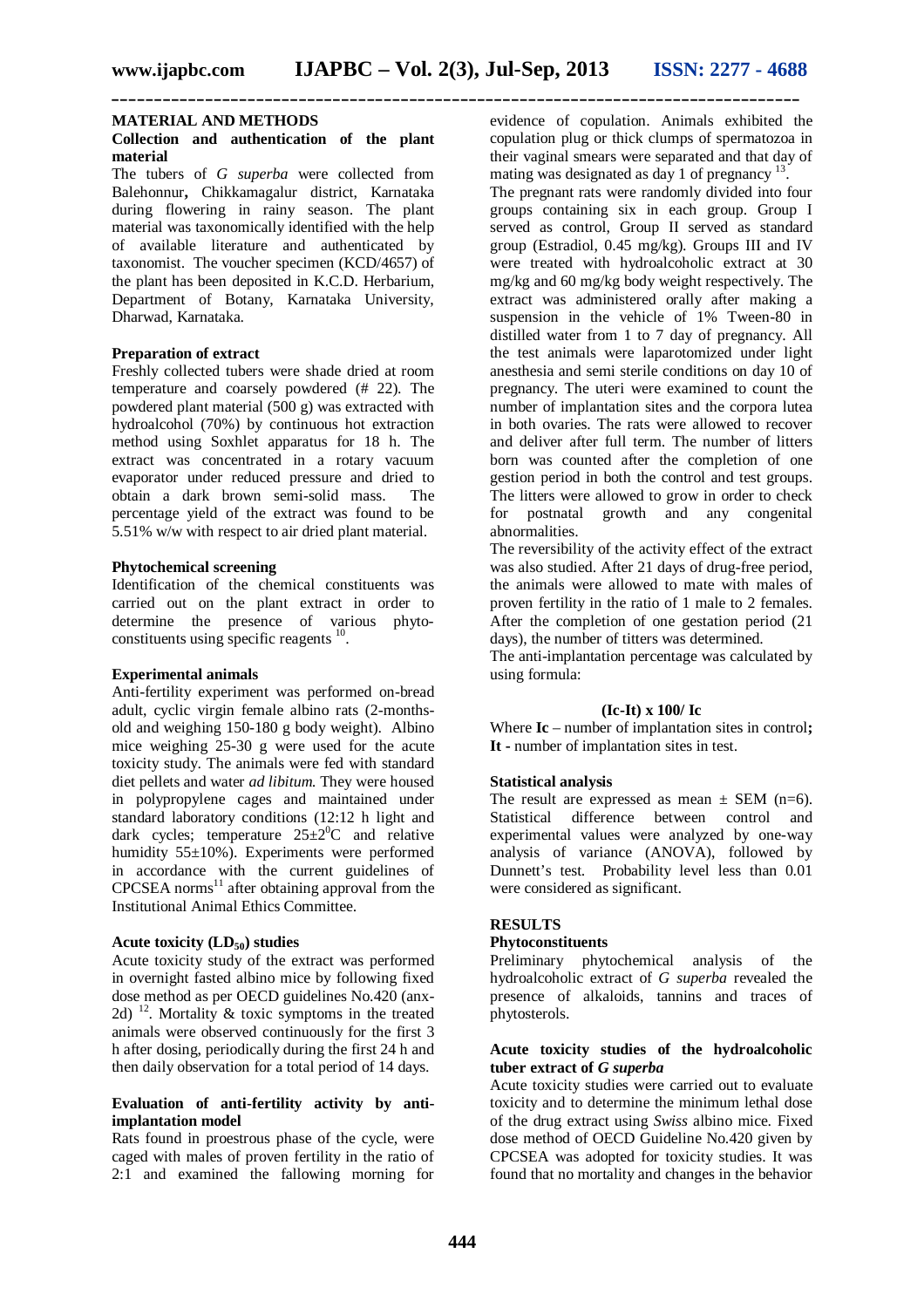**\_\_\_\_\_\_\_\_\_\_\_\_\_\_\_\_\_\_\_\_\_\_\_\_\_\_\_\_\_\_\_\_\_\_\_\_\_\_\_\_\_\_\_\_\_\_\_\_\_\_\_\_\_\_\_\_\_\_\_\_\_\_\_\_\_\_\_\_\_\_\_\_\_\_\_\_\_\_\_\_\_**

were observed up to dose 300 mg/kg body wt. Therefore,  $1/5<sup>th</sup>$  and  $1/10<sup>th</sup>$  of the maximal and submaximal tolerated safe HAGS doses (60 and 30 mg/kg body wt) were selected for screening of antiimplantation activity.

#### **Effect of hydroalcoholic tuber extract of** *G superba* **on implantation**

An anti-fertility effect of *G superba* was carried out with an anti-implantation model in female rats. Anti-implantation activity is expressed as the percentage inhibition of implantation sites in the uteri when laparotomized on day 10 of pregnancy. The hydroalcoholic extract from the tubers of *G superba* at doses of 30 and 60 mg/kg body wt was administered on the days 1-7 post-coital in female albino rats and result obtained as shown in Table-1 and Graphs 2, 3 and 4.

All control rats treated with Tween-80 (1%) have shown normal number of implantation sites when laparotomized on day 10, exhibiting  $10.50 \pm 0.61$ mean number of implants and the mean number of corpora lutea were  $13.33 \pm 0.84$ . The number of litters delivered was  $9.50 \pm 0.56$ . Hydroalcoholic extract at low dose level (30 mg/kg) is effective as all the experimental animal exhibit implantation sites with average of  $3.16 \pm 0.16$  as shown in figure-1.

The same extract with maximum dose level (60 mg/kg) has cause the failure of implantation. The average number of implants is reduced to  $2.00 \pm$ 0.25. It observed that HAGS strongly inhibit the implantation sites with both dose levels.

The hydroalcohol extract found to have significant anti-fertility activity as indicated by the significant reduction in the number of implants after day 10 and reduced the number of litters born. The hydroalcohol extract at dose levels of 30 and 60 mg/kg body wt reduced the implantation up to 69.90 % and 80.95 % (\*\*P<0.01) respectively. Estradiol (0.45 mg/kg body wt) as a reference standard was found to 95.07 % inhibition of implantation sites as shown in the Graph-3.

The HAGS exhibited significant anti-implantation activity in a dose-dependent manner. None of the treatments altered the number of corpora lutea, which was similar to that of the control. Resorption sites on day 10 were present in treated groups and no teratogenic effect was observed at the various doses used.

The reversibility of the anti-fertility effect of the extract after 21 days of drug-free period, the

animals was produced  $8.0 \pm 0.26$  litters on the average. This showed that there was no statistically significant change from the control group. This resulted in pregnancy and deliver of normal litters, indicating that the action of the extract was reversible.

# **DISCUSSION**

The use of plant preparations for anti-fertility activities, especially for prevention**/** interruption of pregnancy has been practiced since ancient time in India<sup>14</sup> . Findings of the present study establish the anti-fertility activity of *G.superba* in female reproductive system.

Oral administration of hydroalcoholic extract of *G superba* at two different doses (30 and 60 mg/kg body wt) showed most significant dose dependent anti-fertility activity. The treated animals showed anti-implantation activity in postcoital study (administered from days 1 to 7). After parturition, the number of litters born was significantly less than that of control. This study clearly reveals that the extract is effective before and after the implantation occurred. Hence, the drug indicated the highest anti-fertility activity. The loss of implantation may be due to their anti-zygotic, blastocytotoxic, anti-implantation or by early abortifacient activity<sup>15</sup>.

It is well know that for implantation exact equilibrium of estrogen and progesterone is essential, and any disturbance in the balance of these hormones may cause infertility<sup>16</sup>. The compound of hormonal values usually disturbs the hormonal milieu in the uterus and provokes infertility effect in experimental animals $17$ .

The anti-fertility effect may be due to uterine failure to form deciduoma in the endometrium, which is essential for blastocyst implantation. It indicated that the anti-implantation activity may be due to estrogenic activity causing the expulsion of ova from the tube or disrupting the luteotropic activity of the blastocyst $18$ .

Phytochemical studies, there are reports of thirty alkaloids from tuber, seeds and flowers of *G superba* Linn. The plant is rich in colchicines and its derivatives are reported to be used for a variety of medicinal purpose<sup>19</sup>. Several alkaloids are known to exhibit anti-fertility properties $20$ . Therefore, the anti-fertility effect of hydroalcoholic extract of *G superba* Linn. may be attributed to the presence of such compounds.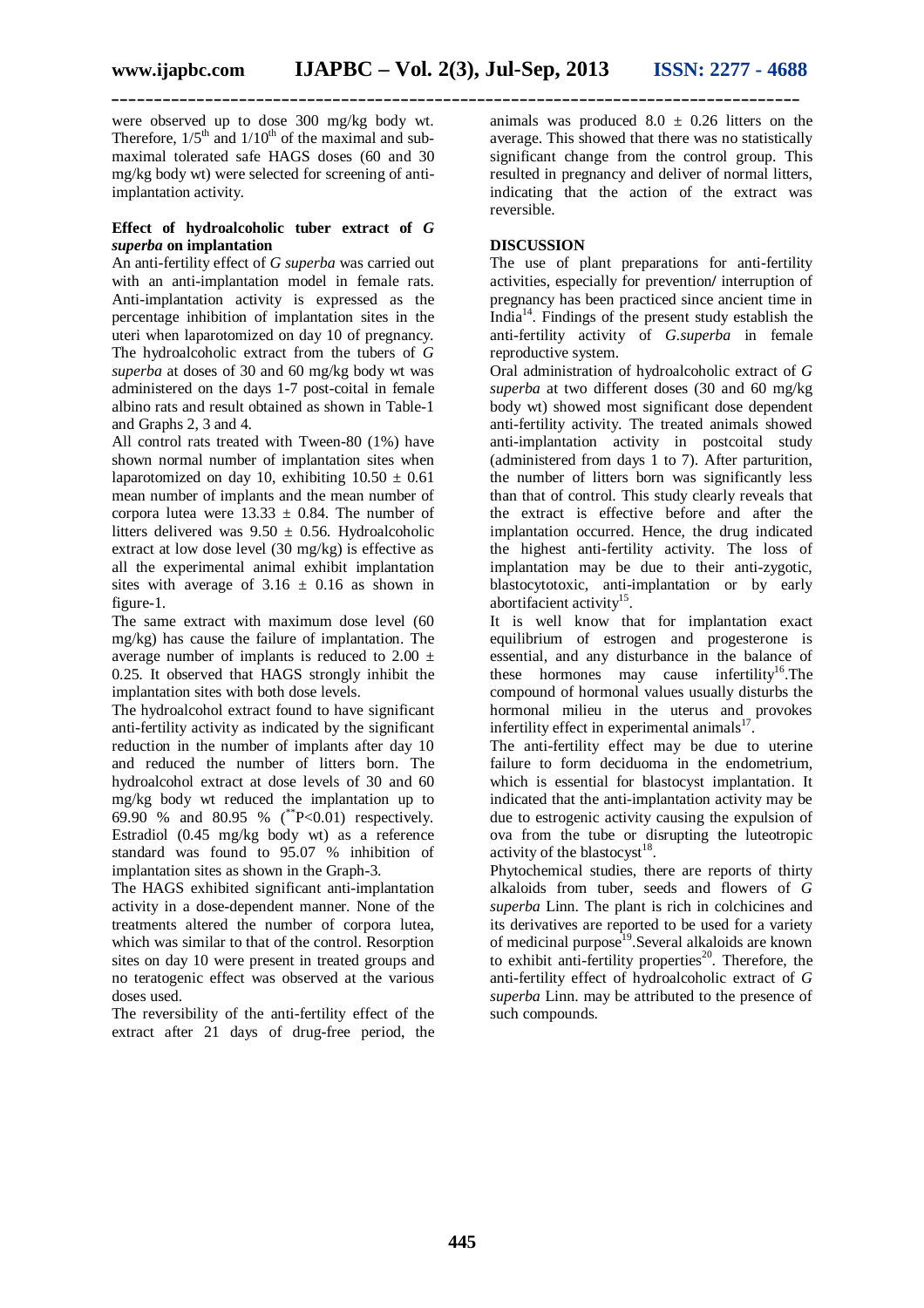### **Table 1: Anti-implantation activity of hydroalcoholic tuber extract of** *Gloriosa superba* **(HAGS) when administered orally on day 1 to 7 post-coitum in female albino rats**

**\_\_\_\_\_\_\_\_\_\_\_\_\_\_\_\_\_\_\_\_\_\_\_\_\_\_\_\_\_\_\_\_\_\_\_\_\_\_\_\_\_\_\_\_\_\_\_\_\_\_\_\_\_\_\_\_\_\_\_\_\_\_\_\_\_\_\_\_\_\_\_\_\_\_\_\_\_\_\_\_\_**

|       |                  | <b>Dose</b>   | Laparotomized on day 10 Post-coitum |                           |                           |                        |
|-------|------------------|---------------|-------------------------------------|---------------------------|---------------------------|------------------------|
| Group | <b>Treatment</b> | mg/kg<br>p.o. | Corpora<br>lutea                    | Implanta<br>tion sites    | $%$ Anti-<br>implantation | <b>Litters</b><br>born |
|       | Control          | $- -$         | $13.33 \pm 0.84$                    | $10.50 \pm 1$<br>0.61     | --                        | $9.50 \pm 0.56$        |
| П     | Estradiol        | 0.45          | $0.00 \pm 0.00$                     | 0.5<br>$+$<br>$0.50**$    | 95.07                     | ----                   |
| Ш     | <b>HAGS</b>      | 30            | $12.66 \pm 0.61$                    | 3.16<br>一生。<br>$0.16**$   | 69.90                     | $2.3 \pm$<br>$0.21**$  |
| IV    | <b>HAGS</b>      | 60            | $12.16 \pm 0.75$                    | 2.00<br>$\pm$<br>$0.25**$ | 80.95                     | $1.16 \pm$<br>$0.47**$ |

N= 6 animals in each group. Values are expressed as mean ± SEM,

\*\*P<0.01 Vs control (Dennett's t-test)



#### **Histogram of the anti-implantation activity of HAGS**

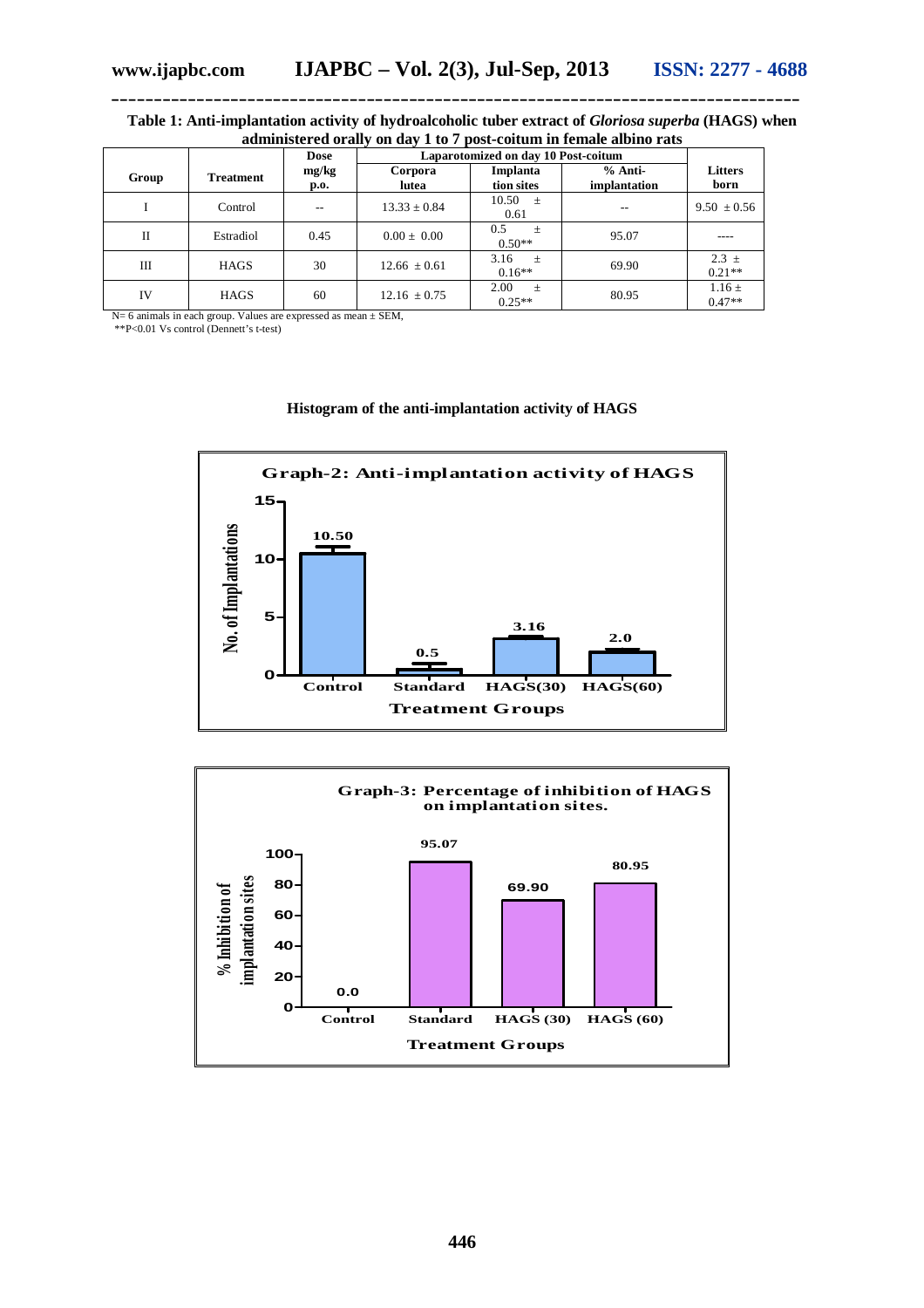

**Fig. 1: Photograph of Anti-implantation activity of HAGS**



**Fig. 1.1: Laparotomized on day 10 postcoitum**



**Fig. 1.3: Anti-implantation activity of HAGS on day 10 post-coitum**



 **Fig. 1.2: Number of Implantation sites in control on day 10 post-coitum**



 **Fig. 1.4: Litters born after one gestation period (21-23 days) in control**